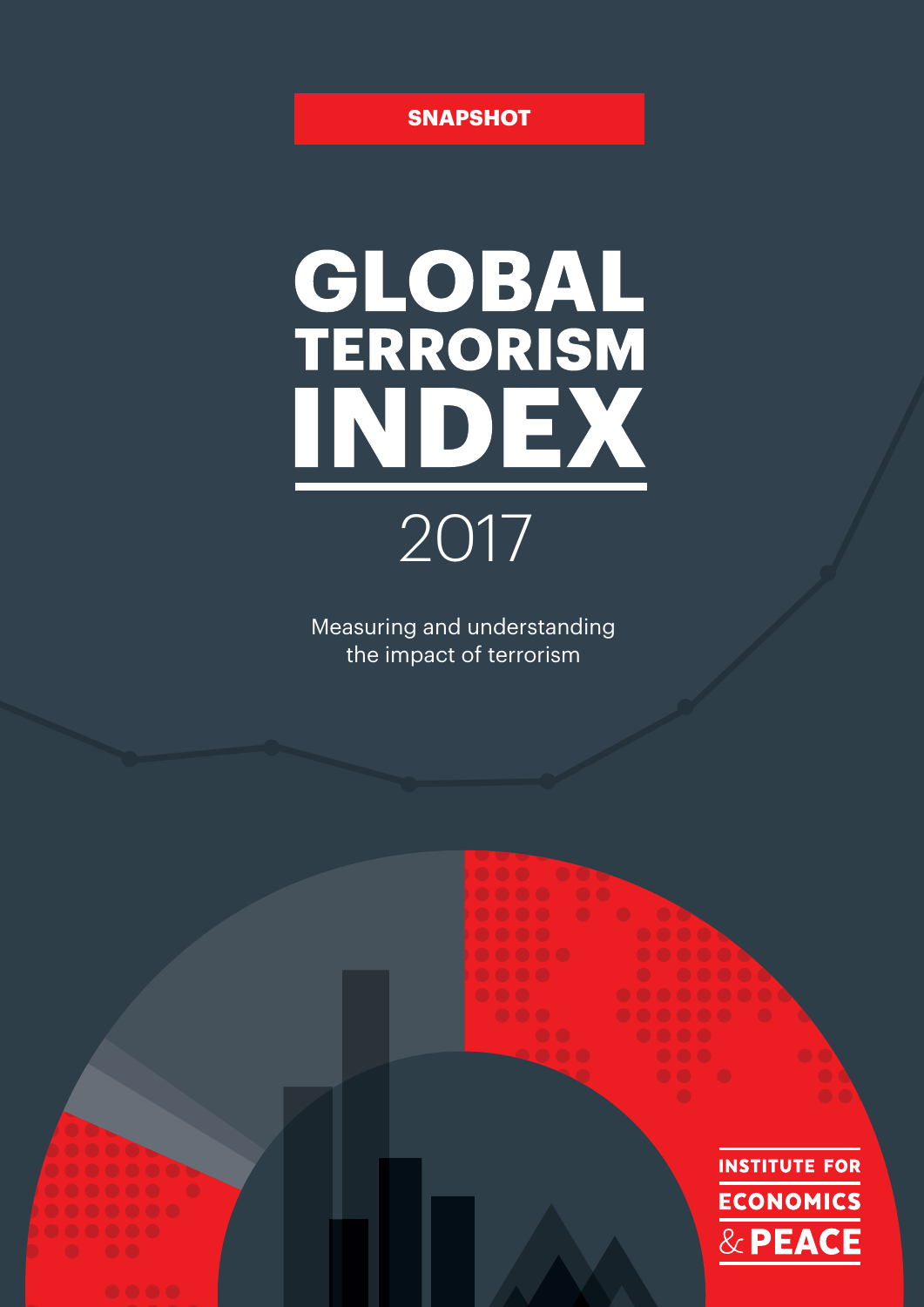



**SYRIA, PAKISTAN, AFGHANISTAN AND NIGERIA,** FOUR OF THE FIVE COUNTRIES MOST IMPACTED BY TERRORISM, RECORDED 33% FEWER DEATHS.

## **80%**

**TERRORISM DEATHS ATTRIBUTED TO BOKO HARAM IN NIGERIA** FELL BY 80% AS THE GROUP FACED MILITARY PRESSURE.

2017 | GLOBAL TERRORISM

For the second consecutive year deaths from terrorism declined. Over the two years there was a decrease of 22% compared to the peak of terror activity in 2014. Terrorism deaths have fallen significantly in Syria, Pakistan, Afghanistan and Nigeria. However, ISIL defied this positive trend with over 9,000 deaths, primarily in Iraq and increased activity in OECD countries.

**IRAQ NIGERIA AFGHANISTAN ISIL** 10,000 15,000 **DEATHS FROM TERRORISM** 5,000

### **FIVE MOST IMPACTED** COUNTRIES\*\* **SYRIA**

4 **NIGERIA** 3**PAKISTAN** 5 DEATHS **1,832** DEATHS **2,102** INCIDENTS **466** DEATHS **956** INCIDENTS **366** INCIDENTS **736**  $\mathbb{H}$  in  $\mathbb{H}$  in  $\mathbb{H}$ 

20,000

25,000

30,000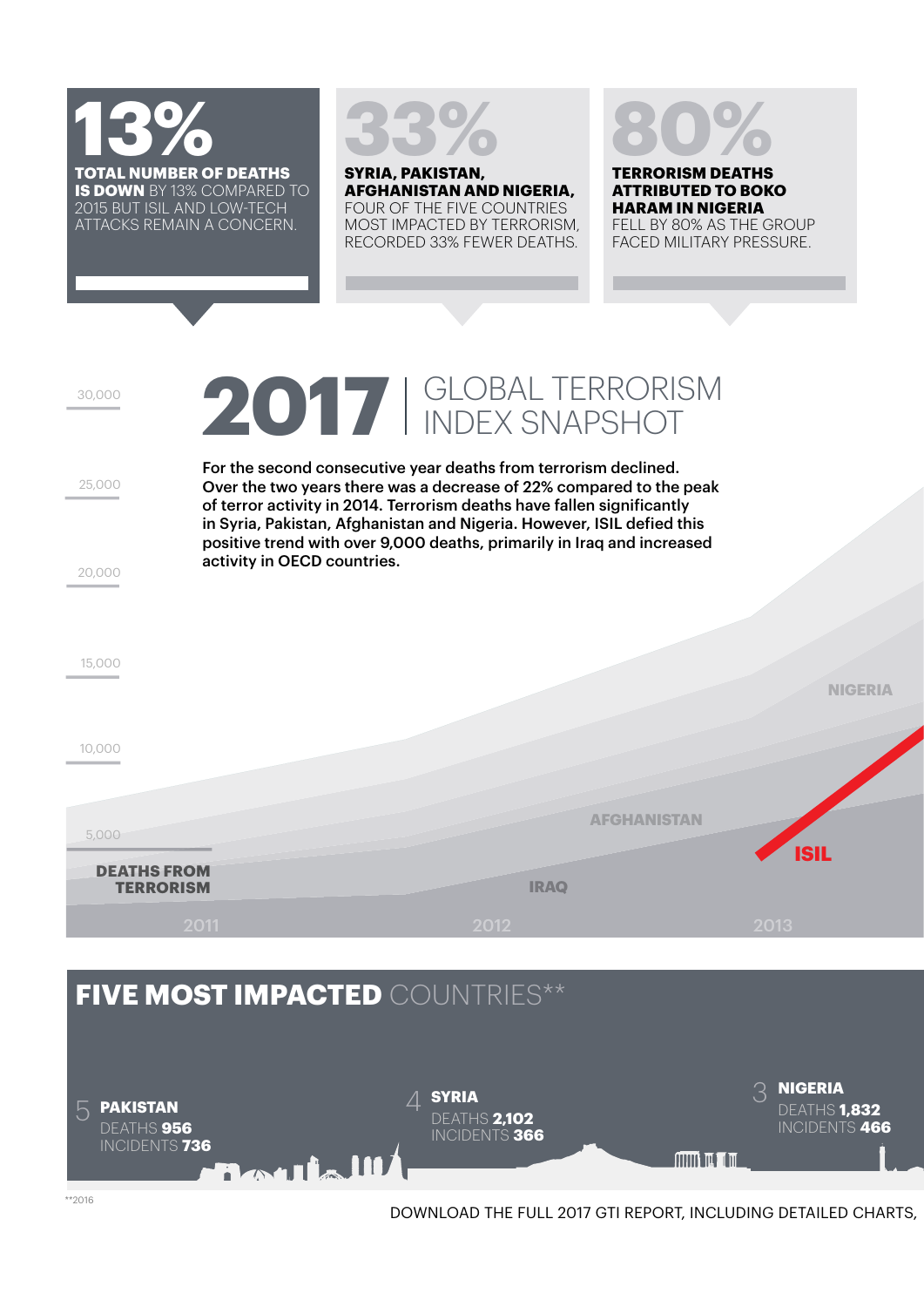# **99%**

**SINCE 2000, 99% OF DEATHS** HAVE OCCCURED IN COUNTRIES EITHER IN CONFLICT OR WITH HIGH LEVELS OF POLITICAL TERROR.

# **265**

**IN 2016, OECD COUNTRIES EXPERIENCED 265 DEATHS,** THE HIGHEST NUMBER SINCE 2001, BUT THIS TREND APPEARS TO BE DECLINING.

**50% ISIL KILLED 50% MORE PEOPLE IN 2016,** MAKING IT THEIR DEADLIEST YEAR WITH OVER 9,000 DEATHS, PRIMARILY IN IRAQ.





DEATHS **4,574** INCIDENTS **1,342**